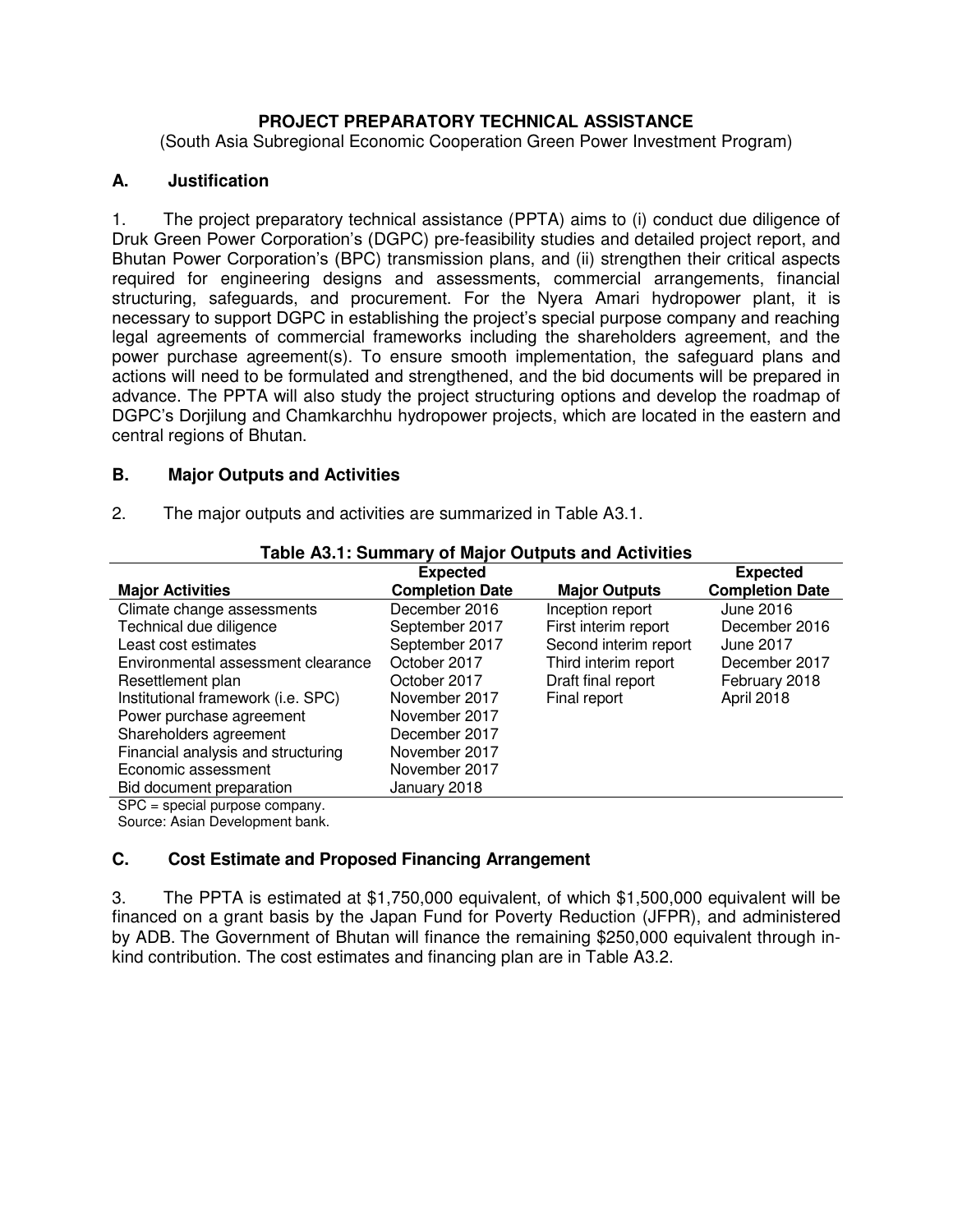# **Table A3.2: Cost Estimates and Financing Plan**

(\$'000)

| <b>Item</b>                                                                         |                 | <b>Total</b><br>Cost   |
|-------------------------------------------------------------------------------------|-----------------|------------------------|
| A. Japan Fund for Poverty Reduction <sup>a</sup>                                    |                 |                        |
| 1. Consultants                                                                      |                 |                        |
| a. Remuneration and per diem                                                        |                 |                        |
| International consultants (36 person months)<br>i.                                  |                 | 1,032.8                |
| ii. Domestic consultants (13 person-months)                                         |                 | 78.0                   |
| b. International/local travel                                                       |                 | 216.0                  |
| c. Reports and communications                                                       |                 | 3.0                    |
| 2. Equipment <sup>b</sup>                                                           |                 | 1.0                    |
| Workshops, training, resource persons, and seminars & conferences <sup>c</sup>      |                 | 15.0                   |
| Vehicle rental <sup>d</sup><br>4                                                    |                 | 9.0                    |
| 5. Surveys                                                                          |                 | 30.0                   |
| 6. Miscellaneous administration and support                                         |                 | 4.8                    |
| 7. Contingencies                                                                    |                 | 110.4                  |
| <b>Total</b>                                                                        |                 | 1,500.0                |
| Administered by the Asian Development Bank.                                         |                 |                        |
| b<br>Equipment                                                                      |                 |                        |
| Type                                                                                | Quantity        | Cost                   |
| Projector                                                                           |                 | \$1,000                |
| c<br>Workshops, training, resource persons, and seminars & conferences              |                 |                        |
| Purpose                                                                             | Venue           |                        |
| Tripartite meetings, stakeholders meetings                                          | Thimphu, Bhutan |                        |
| Public consultations<br>d                                                           | Project site    |                        |
| Vehicle rental                                                                      |                 |                        |
| Justify the use of and the need to lease a vehicle                                  |                 | Expected length of use |
| Vehicle rentals are required because of the need for project site reviews, surveys, |                 | 3 months               |
| data gathering, consultations, and commuting to various local offices.              |                 |                        |

Source: Asian Development Bank.

#### **D. Consulting Services**

 $\overline{a}$ 

4. The TA will require 49 person-months of consulting services (36 international and 13 national) for 16 positions (Table A3.3). The TA will be implemented over 24 months. ADB will engage a consulting firm using quality- and cost-based selection (QCBS) procedures in accordance with ADB's Guidelines on the Use of Consultants (2013, amended from time to time).<sup>1</sup> The only international and national environmental specialists may be individually engaged quickly to expedite environmental surveys and assessments, stakeholder consultations and participatory workshops. The TA-financed equipment will be procured under ADB's Procurement Guidelines (2013). <sup>2</sup> The disbursements will be made under ADB's Technical Assistance Disbursement Handbook (2010, amended from time to time).<sup>3</sup> The TA, among other tasks, needs to adequately address the following aspects relating to the ensuing loan project: (i) detailed capacity assessment for executing and implementing agencies, and their remedial action plans to minimize procurement and financial management risks if any; (ii) loan related procurement plan; and (iii) implementation schedule with sequencing of any consultant recruitment and procurement bidding and awarding.

<sup>1</sup> QCBS's weight is distributed to 90:10 as a quality to cost ratio for technical and financial proposals from consulting firms considering the major impacts of the consultant's assignment on the project delivery. Full technical proposals will be requested.

 $2$  All equipment procured will be registered in ADB's OAS Fixed Asset Registry as ADB property during the TA implementation period. Upon the TA completion, the equipment will be turned over to the executing agency.

 $3$  The TA includes payments linked to satisfactory deliverables on an output and lump sum basis.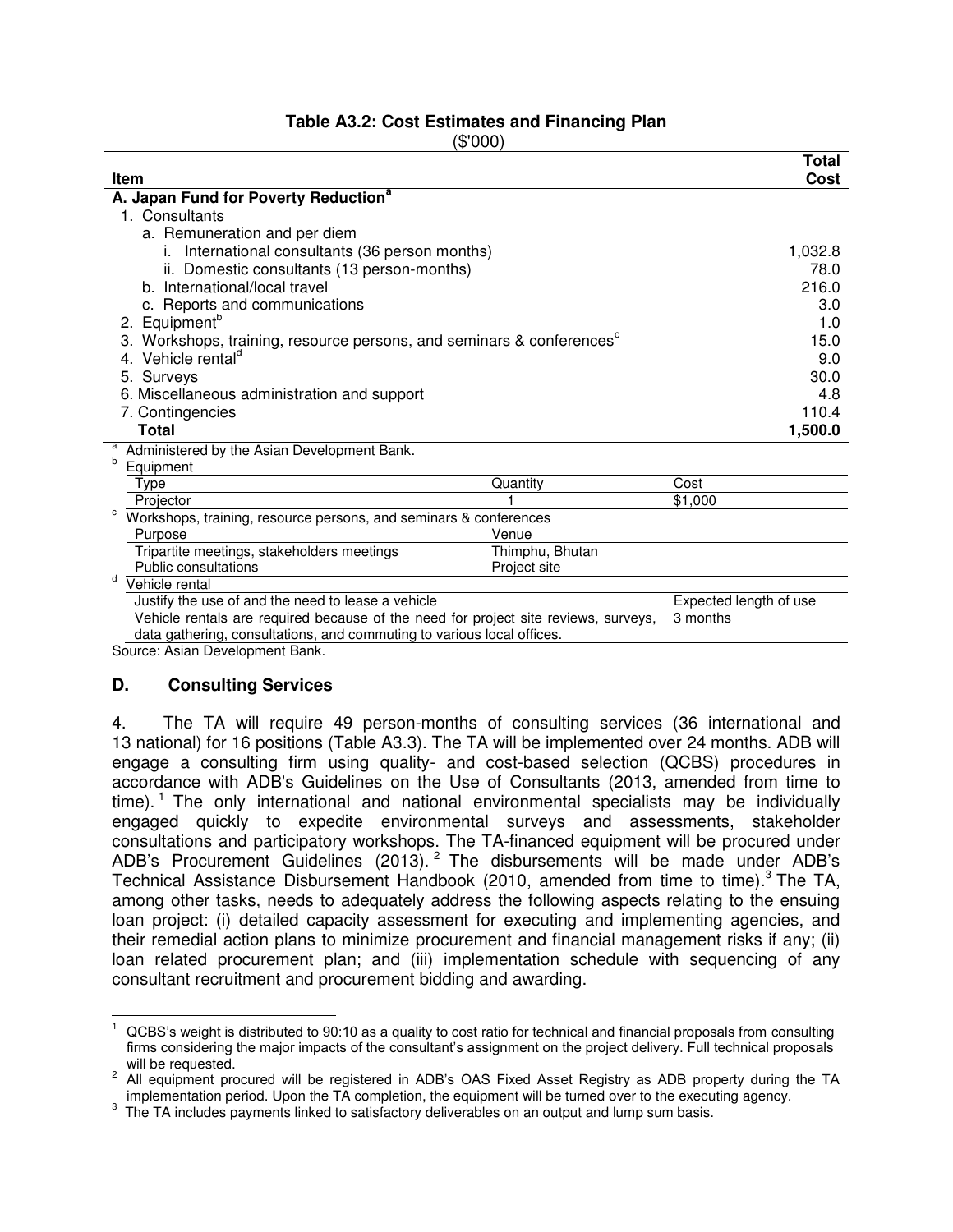| <b>Positions</b>                                    | <b>Person-Months Required</b> |
|-----------------------------------------------------|-------------------------------|
| International                                       | 36                            |
| Power Sector Management Specialist                  |                               |
| <b>Financial Specialist</b>                         |                               |
| Economist                                           |                               |
| <b>Environment Specialist</b>                       |                               |
| Social Development Specialist                       |                               |
| Legal Specialist                                    |                               |
| Public resource Management Specialist               |                               |
| Hydropower Engineer                                 |                               |
| Hydrologist                                         |                               |
| Geologist                                           | 2                             |
| <b>Electrical Engineer</b>                          |                               |
| <b>Mechanical Engineer</b>                          |                               |
| <b>Climate Change Specialist</b>                    |                               |
| <b>National</b>                                     | 13                            |
| <b>Environment Specialist</b>                       |                               |
| Social Development Specialist                       |                               |
| <b>Electrical Engineer</b>                          | 4                             |
| $O = 0.0000$ $A = 1.0000$ $D = 0.0000$ $A = 0.0000$ |                               |

| Table A3.3: Summary of Consulting Services Requirement |  |  |
|--------------------------------------------------------|--|--|
|                                                        |  |  |

Source: Asian Development Bank.

5. The outline terms of references for the PPTA consultants are described in paras. 6 to 12.

6. **Power Sector Management Specialist** (international, 6 person-months). As the project team leader, the expert will conduct overall project management, focusing on key activities including institutional setup, public private partnership structure, power trading arrangements, other commercial frameworks, negotiation strategies, and selection of off-taker(s), investor(s), cofinancier(s) and/or insurer(s). The expert will control the project risks and their mitigation measures. The expert will also review and assess the precedent Dagachhu and Nikachhu hydropower projects' results including lessons learned, with other all experts. The expert will analyze the possibility of power trade options based on the supply and demand scenarios that see price and marginal cost projections and assess concrete action plans and roadmap to facilitate such trading opportunities. The expert will also assess any sector reform requirements.

7. **Financial Specialist** (international, 4 person-months). The expert will support financial structuring with strategic emphasis of risk mitigation and pricing negotiations based on the project financial projection and risk profile. The expert will promote equity financing through private partner's joint venture, and initial public offering while exploring debt financing of loans, export credits, and/or bonds through credit enhancements. The expert will also assess the financial management and design the fund flow and disbursement mechanisms.

8. **Economist** (international, 2 person-months) and **Public Resource Management Specialist** (international, 1 person-month). The experts will analyze project impacts on the micro and macroeconomic values including the country and regional levels. The Economist will examine the project economic viability while the Public Resource Management Specialist will undertake the country's debt sustainability analysis in conformity accordance with the methodology of International Monetary Fund/International Development Association to assess the project impacts on the government's fiscal impacts.

9. **Environment Specialist** (international, 5 person-months; national, 5 person-months) and **Social Development Specialist** (international, 3 person-months; national, 4 personmonths). The experts will prepare safeguard frameworks and plans in accordance with the